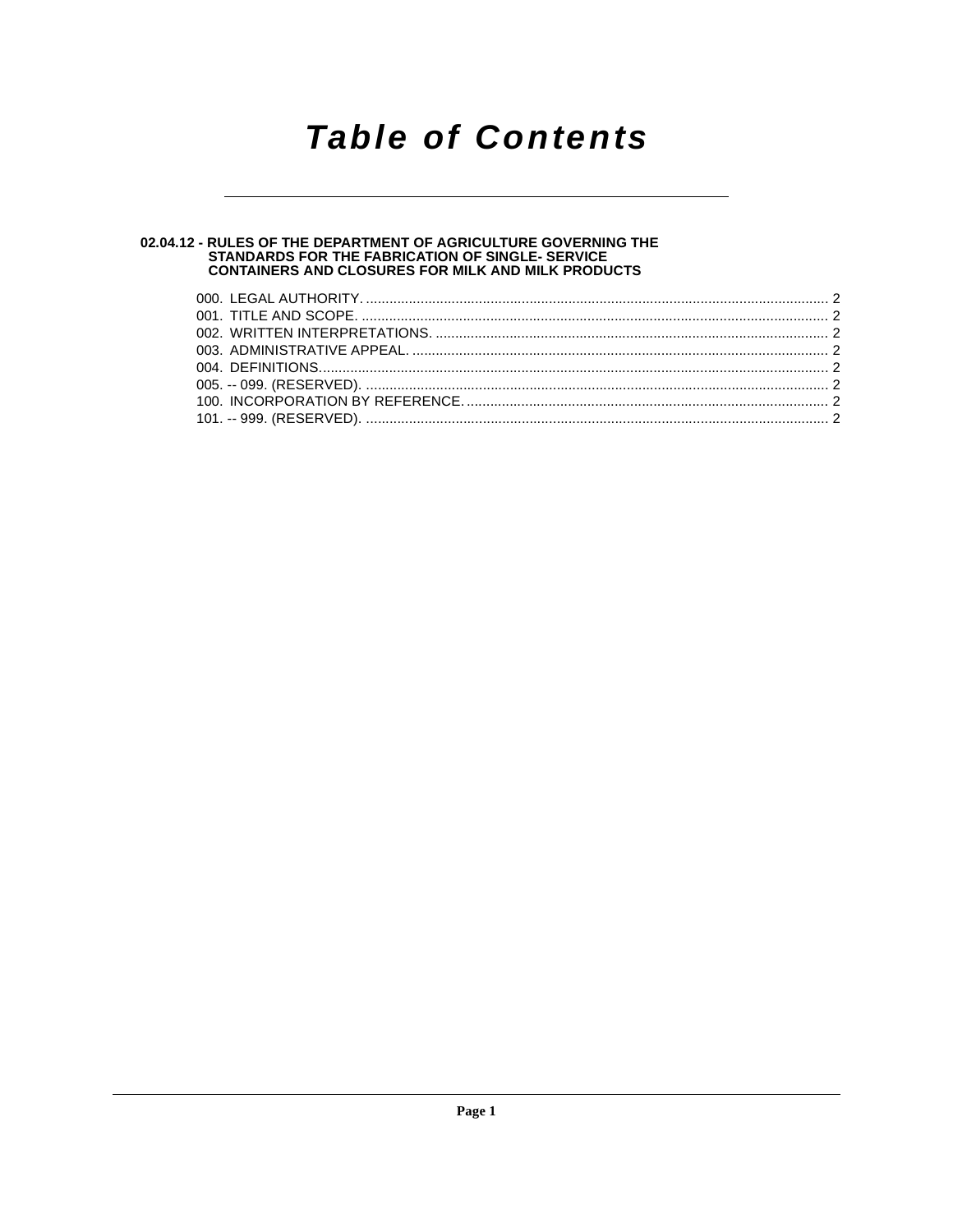#### **IDAPA 02 TITLE 04 CHAPTER 12**

#### <span id="page-1-0"></span>**02.04.12 - RULES OF THE DEPARTMENT OF AGRICULTURE GOVERNING THE STANDARDS FOR THE FABRICATION OF SINGLE- SERVICE CONTAINERS AND CLOSURES FOR MILK AND MILK PRODUCTS**

#### <span id="page-1-1"></span>**000. LEGAL AUTHORITY.**

This chapter is adopted under the legal authority of Title 37, Chapter 4, Idaho Code. (4-8-94)

#### <span id="page-1-2"></span>**001. TITLE AND SCOPE.**

**01.** Title. The title of this chapter is "Rules of the Department of Agriculture Governing the Standards for the Fabrication of Single-Service Containers and Closures for Milk and Milk Products," 1991 Revision, as amended. (4-8-94)

**02. Scope**. This chapter has the following scope: These rules shall govern procedures for evaluation of manufacturing and handling techniques and establish sanitation criteria for single service containers and closures and the materials from which they are formed as outlined in the Grade A Pasteurized Milk this chapter is IDAPA 02.04.12.000 et. seq. For example, this section's citation is IDAPA 02.04.12.001. (4-8-94)

<span id="page-1-3"></span>

| 002. | <b>WRITTEN INTERPRETATIONS.</b>                      |            |
|------|------------------------------------------------------|------------|
|      | There are no written interpretations of these rules. | $(4-8-94)$ |

#### <span id="page-1-4"></span>**003. ADMINISTRATIVE APPEAL.**

There is no provision for administrative appeals before the Department of Agriculture under this chapter. (4-8-94)

#### <span id="page-1-9"></span><span id="page-1-5"></span>**004. DEFINITIONS.**

The definitions for this chapter are those found in the "Standards for the Fabrication of Single-Service Containers and Closures for Milk and Milk Products," 1991 Revision, as amended. (4-8-94) Closures for Milk and Milk Products," 1991 Revision, as amended.

#### <span id="page-1-6"></span>**005. -- 099. (RESERVED).**

#### <span id="page-1-7"></span>**100. INCORPORATION BY REFERENCE.**

**01. Title Of Documents**. The Idaho Department of Agriculture incorporates by reference and adopts as its own, the "Standards for the Fabrication of Single-Service Containers and Closures for Milk and Milk Products," 1991 Revision as amended. The U.S. Department of Health and Human Services, Public Health Service/Food and Drug Administration. (4-8-94) Drug Administration.

**02. Location Of Documents**. Copies of this publication are available from the Milk Safety Branch, Food and Drug Administration, Public Health Service, US Department of Health and Human Services, 200 'C' St., S.W., Washington, D.C. 20204 and through the Department of Administration, Office of the Rules Coordinator, located at 650 West State Street, Boise, Idaho 83720. (4-8-94)

#### <span id="page-1-8"></span>**101. -- 999. (RESERVED).**